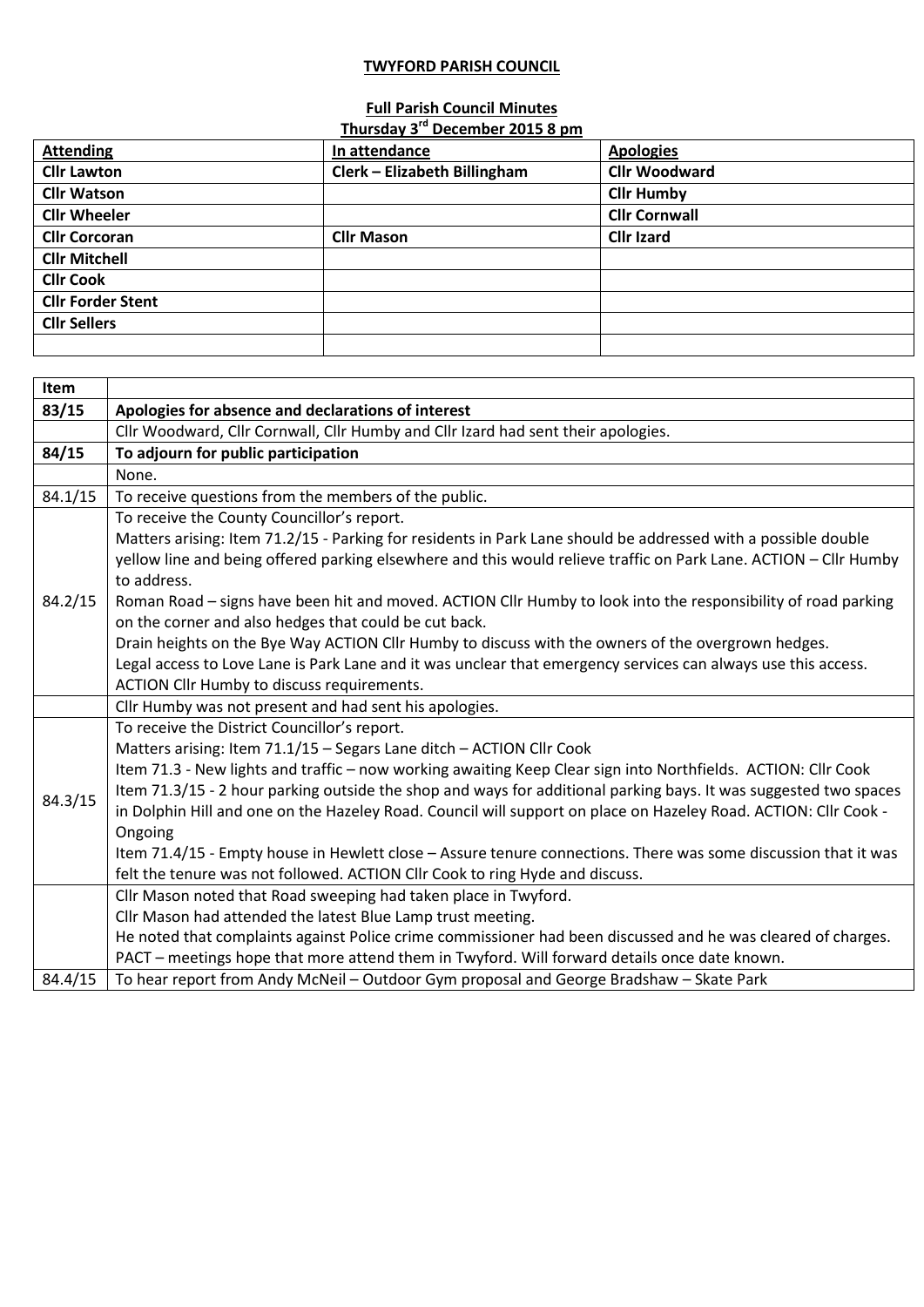|         | Introduced himself to the meeting and gave background to how he became involved.                                     |
|---------|----------------------------------------------------------------------------------------------------------------------|
|         | Gave details of his proposal. Pull up, parallel bars, 5 benches - lie on benches, and sit up bench. Quote of         |
|         | £4080 plus VAT.                                                                                                      |
|         | Being done for the village but the Council felt that the classes could be offered to introduce people to how best to |
|         | use the equipment. Further pieces can be added to in the future.                                                     |
|         | It was noted that although matting could be used it was not necessary at this time. It was noted that grass          |
|         | matting or other matting would be more costly.                                                                       |
|         | There was much discussion about the background and how it was promoted to the village on TIS and Facebook so         |
|         | that the council felt confident that the village would use it.                                                       |
|         |                                                                                                                      |
|         | It was suggested that teenagers might like scramble nets etc. as a possibility. It was noted these might be a        |
|         | possibility in the future but that health and safety/risk assessments were essential as well as finance.             |
|         | It was felt that the wooden equipment was in keeping with the park.                                                  |
|         | Five or six quotations received - ACTION Andy McNeill would forward.                                                 |
|         | Skate park - Proposed on the Netball park sharing space with netball net at one end. Cllr Wheeler explained the      |
|         | background. It was suggested that renovating the basket ball park and changing to a netball court might be used      |
|         | by teams within the village.                                                                                         |
|         | Possibility of keeping as a netball park and sloping old tarmac to the back.                                         |
|         | Member of the public noted that communities are promoting netball for adults as well as children                     |
|         | The Primary school was open to the suggestion of using their facilities by groups/clubs.                             |
|         | It was suggested that a survey take place for $7 - 15$ year olds -only FB and TIS.                                   |
|         | There was some question of how much use the netball courts would get from teams or individuals.                      |
|         | Current court is under shade of the trees and it is hard to maintain the surface. There was concern if it was a      |
|         | shared space that there would be need for a barrier.                                                                 |
|         | Cllr Cook - Suggested speaking to Tony Hill about advice on how this work might be safely undertaken.                |
|         | Currently the area is used for scooters and skateboards.                                                             |
|         | There was a question about why play/sport development being centred on Hunters Park and it was noted that            |
|         |                                                                                                                      |
|         | Northfields had had more recent equipment.                                                                           |
|         | It was suggested that the council do the resurfacing and see what usage occurred - this would be discussed by        |
|         | the Council in the main body of the meeting under section 89.1/15                                                    |
| 85/15   | <b>Councillors questions</b>                                                                                         |
|         | Cllr Cook - The main road was not closing for road works as previously thought and this work of relining and         |
|         | adding new cats eyes had been moved to January.                                                                      |
|         | Lines in Shawford - Yellow lines have not been continued and it creates blind spots. ACTION Cllr Cook -              |
|         | Contacting Highways about problem.                                                                                   |
|         | Hewlett's Close - House is still empty.                                                                              |
|         | Park Lane and Roman Road - parking on the corner. Cllr Cook had spoken to Police and the driver. A resident was      |
|         | having bollards put in on her boundary. Discussed the issues of lorries etc. on the road.                            |
| 86/15   | To approve the Minutes of the meeting held on 15 <sup>th</sup> October 2015                                          |
|         | RESOLVED to agree                                                                                                    |
| 87/15   | Matters arising from these minutes (not on the agenda)                                                               |
|         | Item 70/15 - Housing Needs survey - The Parish Council confirmed that they endorsed the survey. - Chair had          |
|         | written.                                                                                                             |
|         | Item 73/15 - Item 57/15 - S106 funds remaining from Humphrey's development and CIL funds from SDNP -                 |
|         | ACTION CIIr Cook and Clerk would continue to seek how all the S106 monies were spent.                                |
| 88/15   | <b>Finance Committee and Finance Matters</b>                                                                         |
| 88.1/15 | To agree payments for November/December 2015                                                                         |
|         |                                                                                                                      |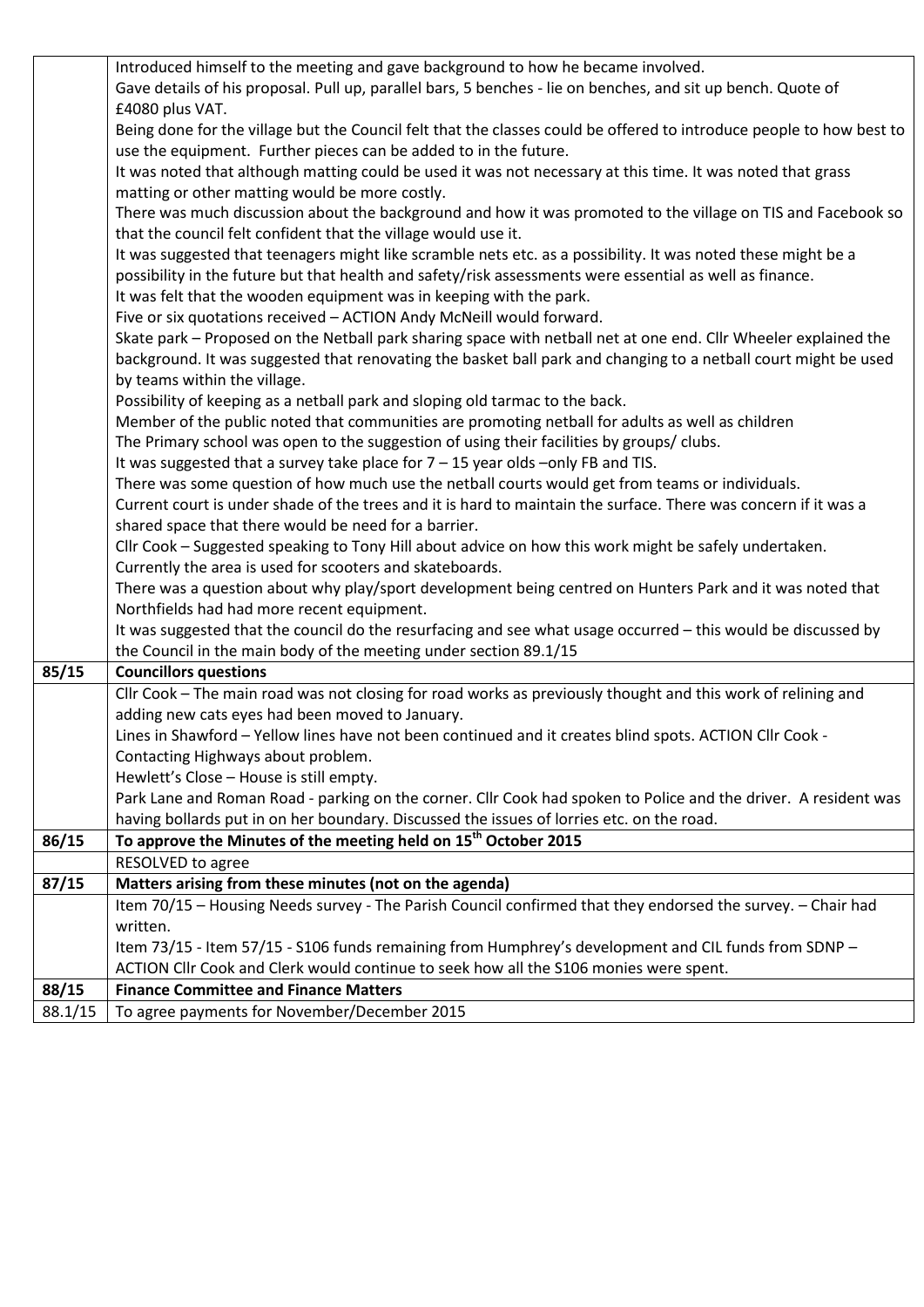|                          | RESOLVED to approve                                             |                                                                                                                     |                    |                |                    |                |
|--------------------------|-----------------------------------------------------------------|---------------------------------------------------------------------------------------------------------------------|--------------------|----------------|--------------------|----------------|
|                          |                                                                 | <b>TWYFORD PARISH COUNCIL</b>                                                                                       |                    |                |                    |                |
|                          | ACCOUNTS PRESENTED FOR PAYMENT: 4th December 2015               |                                                                                                                     |                    |                |                    |                |
|                          |                                                                 |                                                                                                                     |                    |                |                    |                |
|                          |                                                                 |                                                                                                                     |                    |                |                    |                |
|                          |                                                                 |                                                                                                                     |                    |                |                    |                |
|                          |                                                                 |                                                                                                                     |                    |                |                    |                |
|                          | Accounts certified by the Clerk as correct for payment<br>Payee | Description                                                                                                         | Total              | VAT            |                    | EX VAT Cleared |
| 22-O.T                   | We Can Specialists                                              | fatti kley Oct                                                                                                      | £1,479.87          | 50.00          | £1,479.87          |                |
| 22-03:                   | Eizabet Billhoham                                               | Det                                                                                                                 | £750.50            | 50.00          | £790.50            |                |
| 20-Oct                   | A Lauder                                                        | Det                                                                                                                 | £30.00             | 50.00          | £80.00             |                |
| 20 Oc                    | <b>Stacks</b>                                                   | l.                                                                                                                  | 620.53             | 63.50          | £17.49             |                |
| 22nd Oct                 | Southern Water                                                  | <b>BM RM</b>                                                                                                        | £19.88             | 63.31          | 616.57             |                |
| 23 d'Oct                 | Southern Water                                                  | A coments                                                                                                           | £120.66            | 620.11         | £100.55            |                |
| za doct<br><b>200000</b> | Green Smiles                                                    | North Lits                                                                                                          | £200.00            | 633.33         | £165.67            |                |
| 22nd Oct                 | Green Smiles                                                    | Foctpaths                                                                                                           | £336.00            | £96.00         | £280.00            |                |
| 2ad Oct                  | <b>HCC persions</b><br><b>HMRC</b>                              | Det<br>Det                                                                                                          | \$165.57<br>628.78 | 50.00<br>50.00 | £165.57<br>6:28.78 |                |
| 01-Nw                    | Mary Anne Browne                                                | īМP                                                                                                                 | \$431.49           | 50.00          | £431.49            |                |
| 01-NW                    | Mid Hants Fire Protection                                       | Fire hydrant test                                                                                                   | 547.95             | 57.99          | £39.95             |                |
| 01-NW                    | D: AD Costes                                                    | fercho                                                                                                              | £209.00            | 50.00          | 5209.00            |                |
| 05-NW                    | We Can Specialists                                              | Show ers                                                                                                            | £400.00            | 50.00          | £400.00            |                |
| CV-Nov                   | Came and Company                                                | <b>Insurance</b>                                                                                                    | \$2,258.94         | 50.00          | 62296.94           |                |
| 01-Dec                   | GFB Public Loan Board                                           | Loan repayment                                                                                                      | \$2,791.92         | 50.00          | 52791.92           |                |
| 23 N.W                   | Southern Bechlo                                                 | <b>BV km</b>                                                                                                        | 520.09             | 50.95          | 617.29             |                |
| 20-Nov                   | <b>Alauter</b>                                                  | ÷ν                                                                                                                  | £30.00             | 50.00          | 519.14             |                |
| 21-Nov                   | We Can Specialists                                              | fatt Filey Nov                                                                                                      | E1.479.87          | 50.00          | 51,479.87          |                |
| 21-Nov                   | Eizabet Billhoham                                               | òм                                                                                                                  | 5750.50            | 50.00          | 5730.50            |                |
| 03-Dec                   | Terra Firma                                                     | ardscape TNP                                                                                                        | £3,780.00          | £630.00        | 53.150.00          |                |
| 03-Dec                   | Wyford Farish Hall                                              | Room hire                                                                                                           | £356.00            | 50.00          | £396.00            |                |
| 03-Dec<br>03-Dec         | <b>FCC persions</b>                                             | Dеt                                                                                                                 | 5165.57            | 50.00          | £166.57            |                |
|                          | HMRC                                                            | Det                                                                                                                 | 528.78             | 60.00          | 5:28.78            |                |
|                          |                                                                 |                                                                                                                     |                    |                |                    |                |
|                          |                                                                 |                                                                                                                     |                    |                |                    |                |
|                          |                                                                 |                                                                                                                     |                    |                |                    |                |
|                          |                                                                 |                                                                                                                     |                    |                |                    |                |
|                          |                                                                 |                                                                                                                     |                    |                |                    |                |
|                          |                                                                 |                                                                                                                     | £16.162.36         |                |                    |                |
|                          |                                                                 | Amount listed above incliwhere charged VAT                                                                          |                    |                |                    |                |
|                          |                                                                 |                                                                                                                     |                    |                |                    |                |
|                          |                                                                 |                                                                                                                     |                    |                |                    |                |
|                          |                                                                 |                                                                                                                     |                    |                |                    |                |
|                          |                                                                 | HSBC Current Bank Balance as at                                                                                     | £54,604.63         |                |                    |                |
|                          |                                                                 | HSBC Savings Account                                                                                                | £19.523.24         |                |                    |                |
|                          |                                                                 | Total accessible funds                                                                                              | 274.127.87         |                |                    |                |
|                          |                                                                 |                                                                                                                     |                    |                |                    |                |
|                          | Twy ford Neighbourhood Plan expenses to date: Admin costs       |                                                                                                                     | £1,787.87          |                |                    |                |
|                          |                                                                 | Landscape work                                                                                                      | £3,150.00          |                |                    |                |
|                          |                                                                 |                                                                                                                     | £4,937.87          |                |                    |                |
|                          | To agree the Budget for 2016/17                                 |                                                                                                                     |                    |                |                    |                |
|                          |                                                                 |                                                                                                                     |                    |                |                    |                |
|                          |                                                                 |                                                                                                                     |                    |                |                    |                |
|                          | Cllr Watson ran through the budget spend so far.                |                                                                                                                     |                    |                |                    |                |
|                          |                                                                 | RESOLVED to RATIFY budget £10132 Deficit for 2016/17 RESOLVED to approve all agreed.                                |                    |                |                    |                |
|                          |                                                                 |                                                                                                                     |                    |                |                    |                |
|                          |                                                                 | ACTION: Water meadow income - Entitlement payments - Discuss split with Andy Coates                                 |                    |                |                    |                |
|                          | To agree the Precept for 2016/17                                |                                                                                                                     |                    |                |                    |                |
|                          |                                                                 |                                                                                                                     |                    |                |                    |                |
|                          | RESOLVED to approve - £74000                                    |                                                                                                                     |                    |                |                    |                |
|                          |                                                                 | Wanted assurance that all Councillors were happy with the 23% increase. It was noted that it had not gone up for    |                    |                |                    |                |
|                          |                                                                 | a number of years . It was noted that the Village Hall committee can apply for a grant but would need to fully      |                    |                |                    |                |
|                          |                                                                 |                                                                                                                     |                    |                |                    |                |
|                          | justify the application                                         |                                                                                                                     |                    |                |                    |                |
|                          |                                                                 | to the Council and that Cllr Watson, Cllr Wheeler and Cllr Cornwall would not be able to take part in any decision. |                    |                |                    |                |
|                          |                                                                 | To consider grant application from Twyford Bowls and Lawn Tennis Club                                               |                    |                |                    |                |
|                          |                                                                 |                                                                                                                     |                    |                |                    |                |
|                          |                                                                 | Application - normally consider in batches rather than isolation. Proposed to offer £750 RESOLVED to agree to       |                    |                |                    |                |
|                          | $£750 - all$ agreed.                                            |                                                                                                                     |                    |                |                    |                |
|                          |                                                                 |                                                                                                                     |                    |                |                    |                |
|                          |                                                                 | Cllr Mitchell noted that he chaired the Graze fund. This was set up to work with the Council to communicate         |                    |                |                    |                |
|                          |                                                                 | Applications on Capital projects. Applications deadline was the end of January application deadline. The Council    |                    |                |                    |                |
|                          |                                                                 | would wait until the end of January for the Graze deadline before seeking more applicants for Council grants and    |                    |                |                    |                |
|                          |                                                                 |                                                                                                                     |                    |                |                    |                |
|                          |                                                                 | it was suggested that the Council could assist those organisations applying for the Graze by offering additional    |                    |                |                    |                |
| amounts.                 |                                                                 |                                                                                                                     |                    |                |                    |                |
|                          | To receive minutes from the Recreation committee.               |                                                                                                                     |                    |                |                    |                |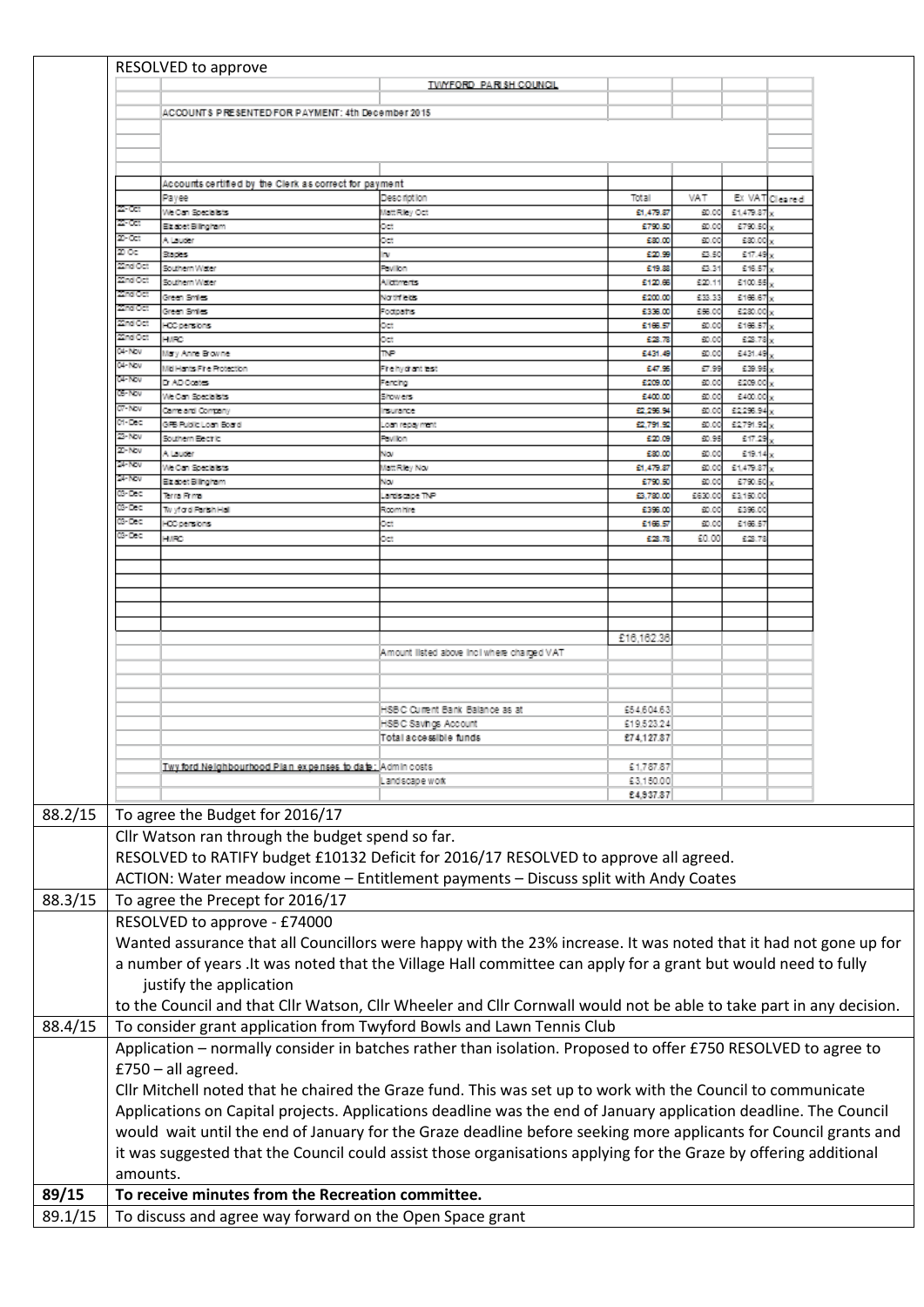|                | RESOLVED to go ahead with the gym equipment as proposed.                                                          |
|----------------|-------------------------------------------------------------------------------------------------------------------|
|                |                                                                                                                   |
|                | Skate park/netball park development - It was agreed that this needed more research.                               |
|                | Basketball nets - needs repair of the back board, there was a suggestion of separate removable netball hoops on   |
|                | a stand.                                                                                                          |
|                |                                                                                                                   |
|                | ACTION: Clerk to get other quotes on the repair of the tarmac                                                     |
|                | The Clerk would enquire with Open Spaces if funds can be released to do the repairs as Stage one of a Multi-use   |
|                | area. It was suggested that the spoil be left on site to make mounds for skate boards.                            |
|                |                                                                                                                   |
|                | ACTION: Cllr Cook to work with Tony Hill to see multi use ideas.                                                  |
|                |                                                                                                                   |
|                | It was suggested that if the council resurface the area, village groups might fundraise to do markings and buy    |
|                | nets.                                                                                                             |
|                | Discussed the cutting back of the trees and overhanging and maintenance of the courts. Cllr Cook to make          |
|                | enquiries about work on the trees.                                                                                |
|                |                                                                                                                   |
|                | Allotments - It was noted that there had been an annual review of the allotments. New fee structure had been      |
|                | discussed and allotment holders were measuring the allotments so that there was a better understanding of what    |
|                | was there.<br>To receive minutes from the Planning committee                                                      |
| 90/15<br>91/15 | <b>Council Matters</b>                                                                                            |
| 91.1/15        | Parish Council vacancies                                                                                          |
|                | On going                                                                                                          |
| 91.2/15        | To discuss holding a regular Parish Council surgery                                                               |
|                | It was suggested that the Clerk and Councillors hold "surgery" sessions for the public. This would make the Clerk |
|                | and Councillors more visible in the community and be a more relaxed way for residents to discuss any issues.      |
|                | It was agreed that the Clerk would start in the New Year. There would need to be publicity on TIS and Facebook    |
|                | as well as website.                                                                                               |
|                | ACTION Clerk to update contact details on the noticeboards and refer to the website. Posters advertising the      |
|                | session.                                                                                                          |
|                | Suggested in Bean Below.                                                                                          |
| 91.3/15        | Update on the Parish Hall Tree                                                                                    |
|                | Cllr Watson - TPO comments closed. The Council would like to know the totality of the comments and feel as a      |
|                | Council they should be able to have sight of these comments. ACTION Clerk to request.                             |
|                | The Tree Officer is obtaining another survey. Trustees wanted to be sure what the survey stated regarding the     |
|                | safety of the tree.                                                                                               |
|                | Woodland Trust - have been asked and will look at the tree photographs free of charge.                            |
|                | ACTION Clerk to write to WCC, Mr Ventriss, and request the details of the timetable and to urge a speedy          |
|                | resolution.                                                                                                       |
|                | The TPO was a 6 month temporary TPO and it is hoped that it would go to Planning committee as Trustees have       |
|                | objected. The Council wish to know that if it is going to Planning Committee when will this happen?               |
| 92/15          | <b>Twyford Open Spaces</b>                                                                                        |
|                | Lengthsman - Came in November and worked for 6 hours in Berry Meadow.                                             |
|                | Removed debris around the bench.                                                                                  |
| 93/15          | <b>Highways and Footpaths</b>                                                                                     |
| 93.1/15        | To discuss the traffic issues effecting Twyford                                                                   |
|                | Bollards - On Hazeley Road - one was now missing and others damaged.                                              |
|                | Street light - Finches Lane and Churchfields is not working. ACTION Clerk to report                               |
|                | Looking forward at possible traffic issues and solutions.                                                         |
|                | Neighbourhood Plan has reviewed parking and traffic as a concern. Will be addressed by a working party.           |
| 94/15          | Neighbourhood Plan update                                                                                         |
| 94.1/15        | Update on the working party - Cllr Corcoran                                                                       |